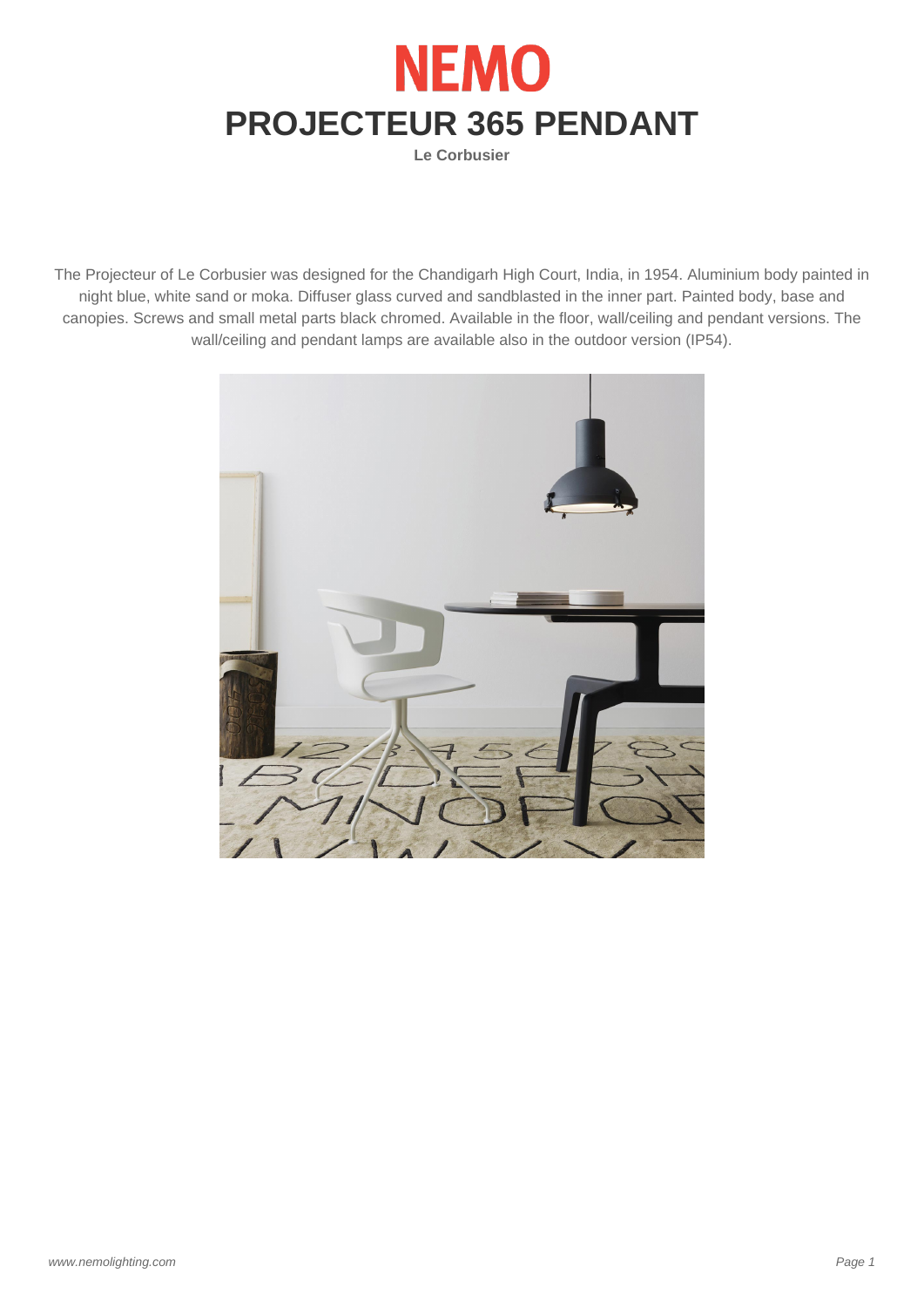# **NEMO PROJECTEUR 365 PENDANT**

**Le Corbusier**

## **E27 FLUO/LED/HALO IP30**



| <b>Source</b>      | E27 bulb                    |
|--------------------|-----------------------------|
| <b>Total power</b> | 150W                        |
| <b>Emission</b>    | direct, spot                |
| Switching          | dimmable, according to bulb |
| <b>Tension</b>     | 230V                        |
| Ip class           | 30                          |
| <b>Materials</b>   | aluminium                   |
| <b>Notes</b>       | cable lenght 3m             |
|                    |                             |

**PRJ EDW 51 night blue sanded PRJ EWS 51 white sand sanded PRJ EMS 51 moka sanded**

**Codes Structure Diffuser**

### **Package 1**

**Dimensions** 50x50x50 Gross weight **5 Kg**